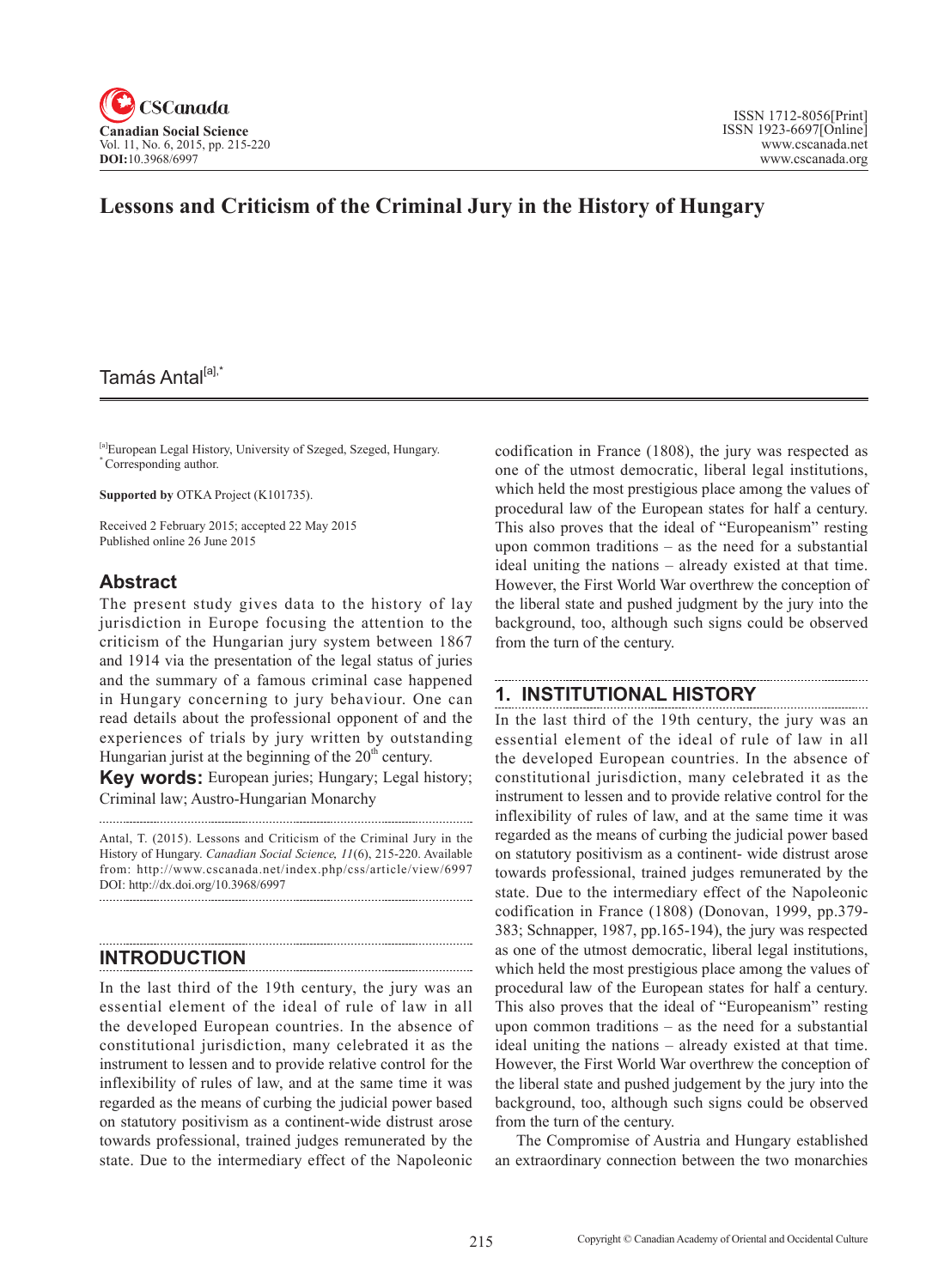in 1867, which is technically described as a real union of states. It meant that both Austria and Hungary were sovereign states but they had three common relations: foreign affairs, defence in the case of a war and the finances connected with the preceding areas (the term "Austro-Hungarian Monarchy" is rather a political than a legal expression). This cooperation functioned well but it came to a sudden end after World War I (Ruszoly, 2002; Máthé-Pölöskei-Zlinszky, 2000, pp.217-248, 305-342).

When, after several decades of preparation (Both, 2009; Antal, 2009, pp.279-289; Balogh, 2010, pp.1- 46), the Hungarian Parliament debated the Code of Criminal Procedure in 1896, the desire for the extension of the powers of the jury seemed to be general in Hungary, too. Both jurists and the lay public hoped that it would promote the intact nature of judgement. Since the establishment of the Austro- Hungarian Monarchy (1867) there was some negative experience regarding the press offences sanctioned by Act XVIII of 1848, the Press Act (Varga, 2012, pp.60-61; Révész, 1986, pp.37- 54, 183-227) and later by Act V of 1878, the Criminal Code, $<sup>1</sup>$  or more precisely as to their judgement by a jury</sup> – the most frequent jury cases were in connection with the following crimes: defamation, vilification, outraging the Royal Family, offences against constitutionality or offences against the connections between Austria and Hungary by press –, but everyone hoped that the new statutory regulation would be sufficiently prudent to eliminate the earlier mistakes. For this reason, the Code of Criminal Procedure (Act XXXIII of 1896) created under the intellectual leadership of Dezső Szilágyi, Minister of Justice<sup>2</sup> was passed by Parliament unanimously, partly regarding the extension of the scope of authority of the jury in the main trial (Bónis-Degré-Varga, 1996, pp.211- 231). However, the single act on the organization of jury panels (Act XXXIII of 1897) and the act on the enactment of the Code of Criminal Procedure (Act XXXIV of 1897, further on: 'Bpé') received criticism from the opposition

wherever possible (Antal, 2006, pp.222-243; Antal, 2009, pp.289-295). This was nobody's expressed professional interest, but since the Code of Criminal Procedure came into force only as from January 1, 1900, this served as a good reason for the opposition to obstruct the government majority.

The new jury tribunals – that is the joint criminal forums, which were set up of three professional judges and twelve, for the most part lay persons, and which were assembled usually once in a quarter year or in two, possibly in two and a half months – existed only in the seats of royal appeal courts before 1900 (Antal, 2012), $3$ but later there were juries in sixty-four cities – almost in every county – until their suspension nearly countrywide in the autumn of 1914, which *de facto* meant their abolishment (Csizmadia, 1966; Vámbéry, 1900, pp.15-18; Stipta, 1998, pp.133-138).

These juries with an extended scope of authority judged in the main trials of actions filed in the following criminal offences: *1*. in basic cases of high treason, *2*. in the criminal act of assaulting the king, *3*. in most kinds of infidelity, *4*. against groups organized for the purpose of rebellion, *5*. in the aggravated case of unlawful deprivation of personal freedom, *6*. in particular cases of premeditated homicide (murder) and 7. voluntary manslaughter (e.g. American duel), *8*. for the culpable abandonment of a child (exposure), *9*. some types of bodily harm with fatal consequences and *10*. criminal acts against public health, *11*. in the cases of kidnapping a child and eloping with a girl under the age of fourteen, *12*. in the case of the violation of personal freedom committed to the injury of a person in custody of the police, *13*. in basic cases of robbery, *14*. in the case of arson and if *15*. causing a waterflood was to be punished severely, moreover *16*. in the cases of damage to railroad equipment or damage caused on a steamboat, *17*. in the cases of bribing judges and investigators, and finally *18*. in the case of incitement in a gathering or by way of public display if such behavior was aimed at committing a criminal offence referred to the competence of the jury (Bpé, § 15).

The juries operating in the seats of the eleven royal appeal courts continued to have exclusive scope of authority in criminal offences committed through printed matters and press media, too, as well as in cases of minor offense committed through printed matters, moreover, in lawsuits of defamation and libel made in the press aimed at the members of the authority, or committed to the injury of a person acting in public service, concerning his or her official actions (Bpé, § 16).

<sup>&</sup>lt;sup>1</sup> Károly Csemegi (1826-1899) was a recognised jurist during the Dualism; he worked for the Ministry of Justice as an Undersecretary of State and he led the codification of the first Hungarian Criminal Code (Act V of 1878), which is still called Csemegi-codex by the jurists. He formulated the first version of the Code of Criminal Procedure in 1872, which in fact was a reference book and not a statute, although judges used it as an authentic regulation until 1900. He did not support the introduction of the jury or the jurisdiction of any kind of lay courts.

<sup>2</sup> Dezső Szilágyi (1840-1901) was one of the most important Ministers of Justice in Hungary. Earlier he was a member of the House of Representatives and a Professor in Law at the University of Budapest. As a minister (1889-1895) he realized complex juridical reforms like the organization of the new appeal courts in 1890/91, the modernisation of the legal status of Hungarian judges (1891), the transformation of the institutions of the Austro-Hungarian consular jurisdiction (1891) and the turning of church weddings into marriages registered by the clerks of the state (1894). Between 1895 and 1898 he was the president (Speaker) of the House of Representatives in the Hungarian Parliament.

<sup>3</sup> The places of the royal appeal courts were: Budapest (Hungary), Debrecen (Hungary), Győr (Hungary), Kassa (Košice, Slovakia), Kolozsvár (Cluj-Napoca, Romania), Marosvásárhely (Târgu Mureş, Romania), Nagyvárad (Oradea, Romania), Pécs (Hungary), Pozsony (Bratislava, Slovakia), Szeged (Hungary), Temesvár (Timişoara, Romania).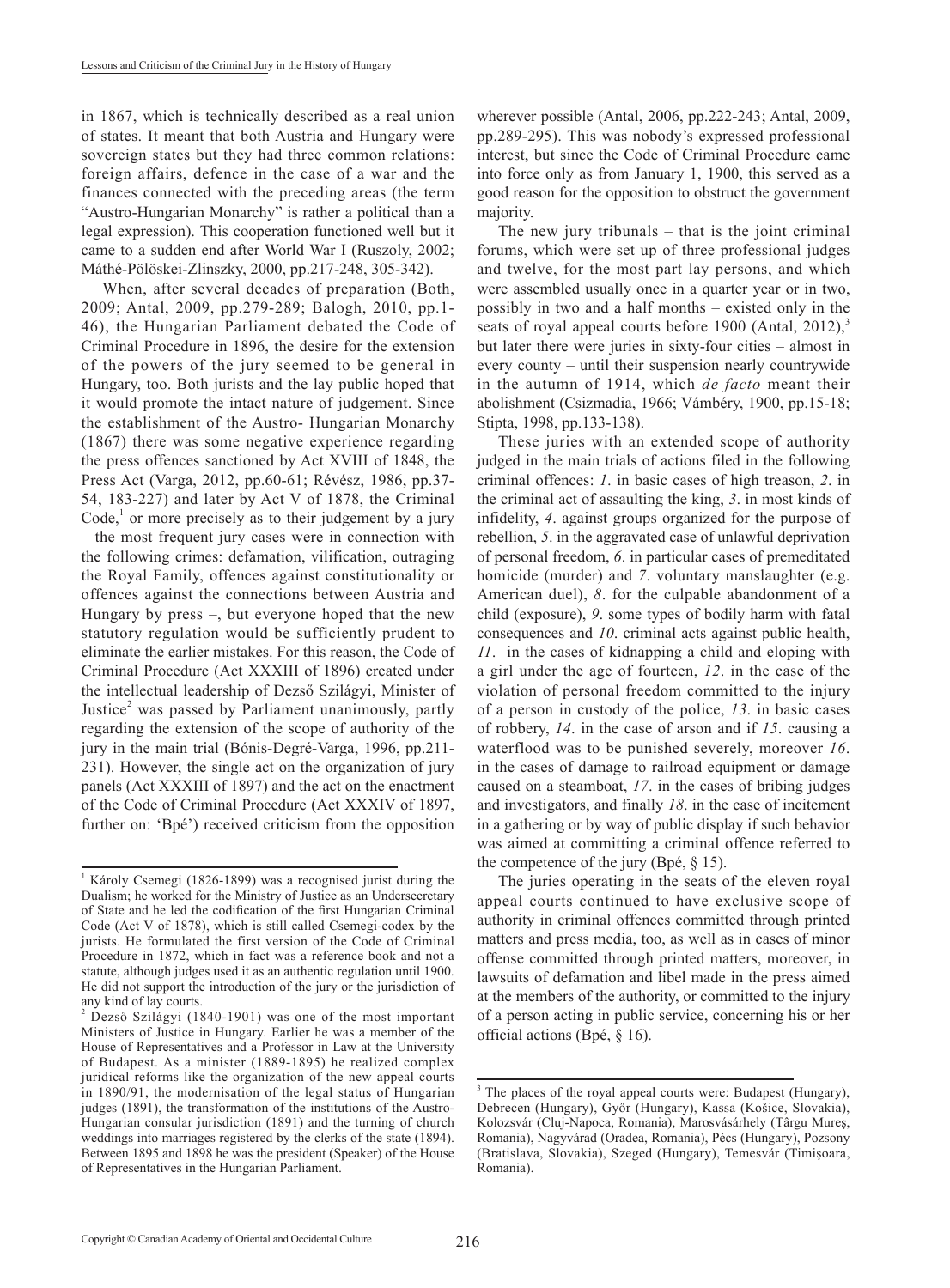From among the great number of interesting legal cases – mostly related to murder or robbery –, I am going to briefly present a resounding criminal procedure held in Szeged City in the year of 1904. Its significance is also shown by the fact that it was partly due to this case that Ferenc Vargha, one of the most prominent Hungarian criminal lawyers of the era, published his great study against the jury right thereafter (Vargha, 1905).<sup>4</sup>

### **2. THE PÁL EREMITS MURDER**

A traumatic event was reported in the papers on January 6 and 7, 1904: parliamentary representative Pál Eremits was murdered in Nagykikinda City. Since Eremits had a large number of enemies there – according to general public opinion he was an unscrupulous usurer and mercenary – the Supreme Court appointed the unbiased jury of Szeged to make a judgement. June 21, 1904 was set by the chairman of the tribunal as the first date of the trial, before which journalists and jurists wishing to learn flocked to Szeged from all over the country in great numbers.

Following the opening of the trial the jury was set up. After practicing the mutual right to challenging by the royal prosecutor and the two accused men: Mladen (48) and George (28) Sibul, four merchants, a great entrepreneur, a chief accountant, two lawyers, a newspaper editor, a butcher, a jeweller and a baker were chosen as common jurors. Two craftsmen were selected as substitute jurors. Based on the occupations, the jury could be regarded as ordinary, or even more than average, considering that it included more intellectuals – including two jurists – than in general; it could not be labelled, using the contemporary expression, a "peasants' jury" (Buchwald, 1900; Kármán, 1904).

The royal prosecutor stated the charge, which was premeditated murder committed with an accomplice and punishable by death according to the Criminal Code. The facts of the case were relatively simple: the accused admitted that on that fateful day in January they had murdered Pál Eremits – with extreme cruelty –, attacking him from ambush outside the district courthouse in broad daylight, in the presence of passers- by. They committed the crime with an iron rod and a revolver that they had purchased specifically for this purpose in the autumn of the previous year. They did not deny the motive, either: they had committed the murder because of their father, Próka Sibul being cheated out of his wealth, the ordeal caused by litigation for years and in the end losing it. The accused – obviously following their defence counsel's advice – testified that they had wanted only to frighten, and not to murder, the ruiner of their family, who had acquired their properties by using a sham contract. What they sought to achieve with the alleged frightening was to persuade Eremits to give back some of their former lands after the unsuccessful criminal and then civil actions (1886, 1897).

However, in the light of the contentions and all the circumstances of the case it was clear – and also found so later by the jury – that their intention had been not to frighten but to kill in a resolute and premeditated manner. It was also obvious for the audience skilled at law that in spite of drinking earlier, they had acted with complete capacity of discretion and in a planned way. The medical examiners also confirmed this in their testimonies. Neither of the accused was found to have a mental disorder which would exclude culpability. The weapons experts found that the revolver was working faultlessly and was an appropriate instrument for carrying out the act of murder. The hearing of more than fifteen witnesses did not bring any further developments.

In accordance with the law, the final pleadings were started by the prosecutor. In anticipation of antipathy on the jury's part towards Eremits, he drew their attention to the fact that they were not above the law, consequently they had to abide not only by their own conscience, but also by the legal system. This message was not accidental: he referred to another nationally renowned case, the case of Mihály Nyuli, who the jury of Budapest acquitted in 1900 by making a very unusual verdict. In the statement of the prosecution on the merits he argued for premeditated murder and expounded that the intention to frighten could not be sustained by evidence, it was the case of express premeditated murder. He did not think that the passion of the accused was a realistic possibility because they clearly knew what they were doing and were able to weigh the consequences of their actions. Also, he had no doubts about the motive: they sought to avenge the injury that their family had suffered, which was intensified by the public feeling arising after the 1901 parliamentary elections in Nagykikinda in the wake of the suspicion of corruption.

The counsel for the defense began his speech with just the opposite reasoning: he admonished the jurors against acting as jurists and asked them only to keep the truth in view. The essence of his pleadings was constituted by the assertion of the exclusion of liability in criminal law: the accused parties' will be influenced by despair and drinking *pálinka* (Hungarian brandy). He also doubted premeditation, saying that it was precluded by despair. He concluded that the accused had not been able to assess the life- endangering nature of their act – they had not been liable in criminal law. Finally, he referred to Eremits's lawsuits for usury and 120% interest, 271 of which were kept in evidence and proved with documents. He closed his speech in defense of the accused: "What despair

<sup>4</sup> Ferenc Vargha (1858–1940) was an outstanding legal professional both in practice and theory. His carrier included being a public prosecutor, a presiding judge at the high court of justice, and finally the Crown Prosecutor (highest public prosecutor). He also took part in the process of the codification of the 1896 Criminal Procedural Code mentioned. Concerning the present topic he did not appreciate lay men in jurisdiction.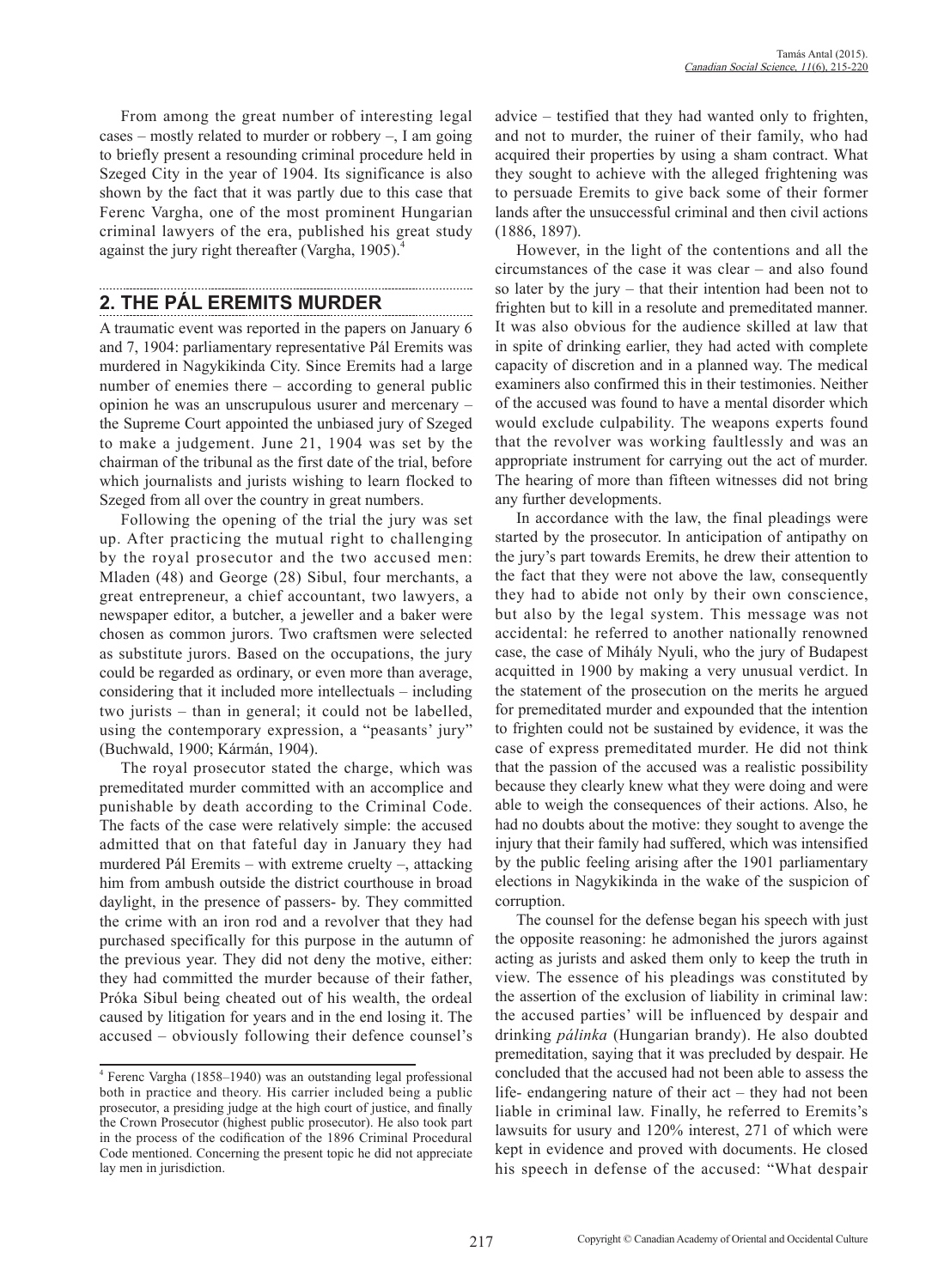could have risen in their hearts when they saw that the administration of justice on Earth could not find them the truth. Here, they administered justice to themselves and took revenge in their own way." He gave the matter an appearance as if not Eremits, but the two brothers were the moral victims and asked for their acquittal.

The trial continued on the third day and the jury retired after the advisory instruction by the presiding justice. They were asked twenty-one questions altogether. They deliberated for two hours, then appeared in the courtroom again and revealed a surprising verdict to the judges and the audience: when they were asked the question whether the accused had committed the alleged act, they answered *yes*. However, as to the question of guilt, they answered *no* with reference to strong passion, and by doing so they accepted the position of the defense, namely that the perpetrators had not been liable in criminal law at the time of committing the murder. Thereafter, the judges – not having a right to do differently – passed their judgment, in which they *acquitted* the Sibul brothers of the charges and released them immediately. After the rendition of the verdict, the audience cheered enthusiastically and the jurors themselves congratulated the accused (!).

The representative of the prosecution lodged an appeal in cassation and argued that the court had applied the rule of law regarding liability in criminal law erroneously, in which Eremits's heirs joined. However, since the decision was absolution – meaning that the jurors "erred" to the benefit of the accused and not to their detriment – there was only slight legal chance for cassation; in spite of this, "the opinion dominated even among judges and jurists that the Supreme Court was going to overrule the verdict of acquittal and grant the appeal in cassation under some pretext". The Supreme Court discussed the case publicly at the end of 1904 and dismissed the aggrieved parties' appeal in cassation, claiming that they had no right to it pursuant to the Code of Criminal Procedure, and the prosecutor's motion for legal remedy was withdrawn unexpectedly by the Royal Prosecutor's office a few days later, and thereby all legal grounds for a cassation procedure ceased to exist and the decision of the Szeged jury tribunal became final (*res iudicata*). Thus the case ended *de jure* in January, 1905 (Antal, 2006, pp.265-270).

### **CONCLUSION**

In the days following the proclamation of the jury court's decision, journalists covered the case nationwide; some with appreciation, some with stoic disappointment. Generally, the political newspapers stated their position in accordance with their party affiliation: the events were commented on negatively by the pro- government ones and positively by the opposition. However, the legal profession and the intellectual weeklies were shaken by the fiasco of the Szeged jury (Antal, 2006, pp.275- 277): They had to face what the English legal literature

called the jury's merciful discretion – the right that in the case of a verdict of acquittal, there is no possibility for legal remedy against the decision because of the wilful violation of the rules of substantive law. This anomaly arose in the late 18th century in England especially in the cases in which the accused, having been found guilty, might as well have been sentenced to death by the court, therefore the sympathetic jury ("pious perjury") acquitted them instead (Handler, 2002; Hostettler, 2004, pp.97-99, 109-115; Radzinowicz, 1948, pp.527-607).

There occurred similar cases of acquittal in Szeged later as well, which did no good for the national judgement of trial by jury. From among these, it was perhaps the infamous Haverda case (1910) which harmed this legal institution the most, even if eventually the Budapest jury, after rehearing the case, was able to remedy the damage to the reliability of the Hungarian administration of justice in that particular case (Jánossy, 1910).

The opinion on the Hungarian trial by jury is still controversial today. Undoubtedly, it had no time to run its course, as the criminal jury with an extended scope of authority functioned in Hungary only for fifteen years, whereas the earlier press juries worked only in a narrow field of law. The political- economic environment did not really favour the jury either, considering the tensions between the nationalities in the Hungarian society (Ruszoly, 2009). $5$  Theoretical jurists were rather in favour of the jury, while the majority of practicing jurists – particularly judges and public prosecutors – could not be convinced of the "advantages" of lay judgement (Antal, 2009, pp.295-297) although – naturally – a large number of judgements corresponded to criminal law.

The attack of the legal profession on the jury culminated in the previously mentioned series of articles published in 1905 by Ferenc Vargha (1858-1940), later Crown Prosecutor. He expected a good judge to have three "golden" properties: legal knowledge, adequate psychological and logical abilities and, finally, to pass a vocational judgment which was suitable for review by the court of appeal. As far as the lay persons' legal knowledge is concerned, it was distrusted already by the French, this was the reason why only the judgement of the question of facts was left to the jury in 1791. In contrast, the Hungarian code of procedure, which was based on the Austrian and German models, referred both the questions of facts and of law to the jury's competence. Vargha

<sup>&</sup>lt;sup>5</sup> Hungary was a multi-national country in the 19th century which caused several tensions in politics from 1848. Some say that these difficulties were responsible also for the death of the dual monarchy in 1918. The following minorities lived in Hungary at that time: Bulgarians, Poles, Romanians, Ukrainians, Serbians, Croatians, Slovenians, Slovakians, Saxons and other German speaking nationalities, also Armenians and Russians. Although the Hungarian Parliament carried acts on the rights of nationalities in 1849 and 1868, the legal problems of minorities were not solved in Hungary or in Centre Europe.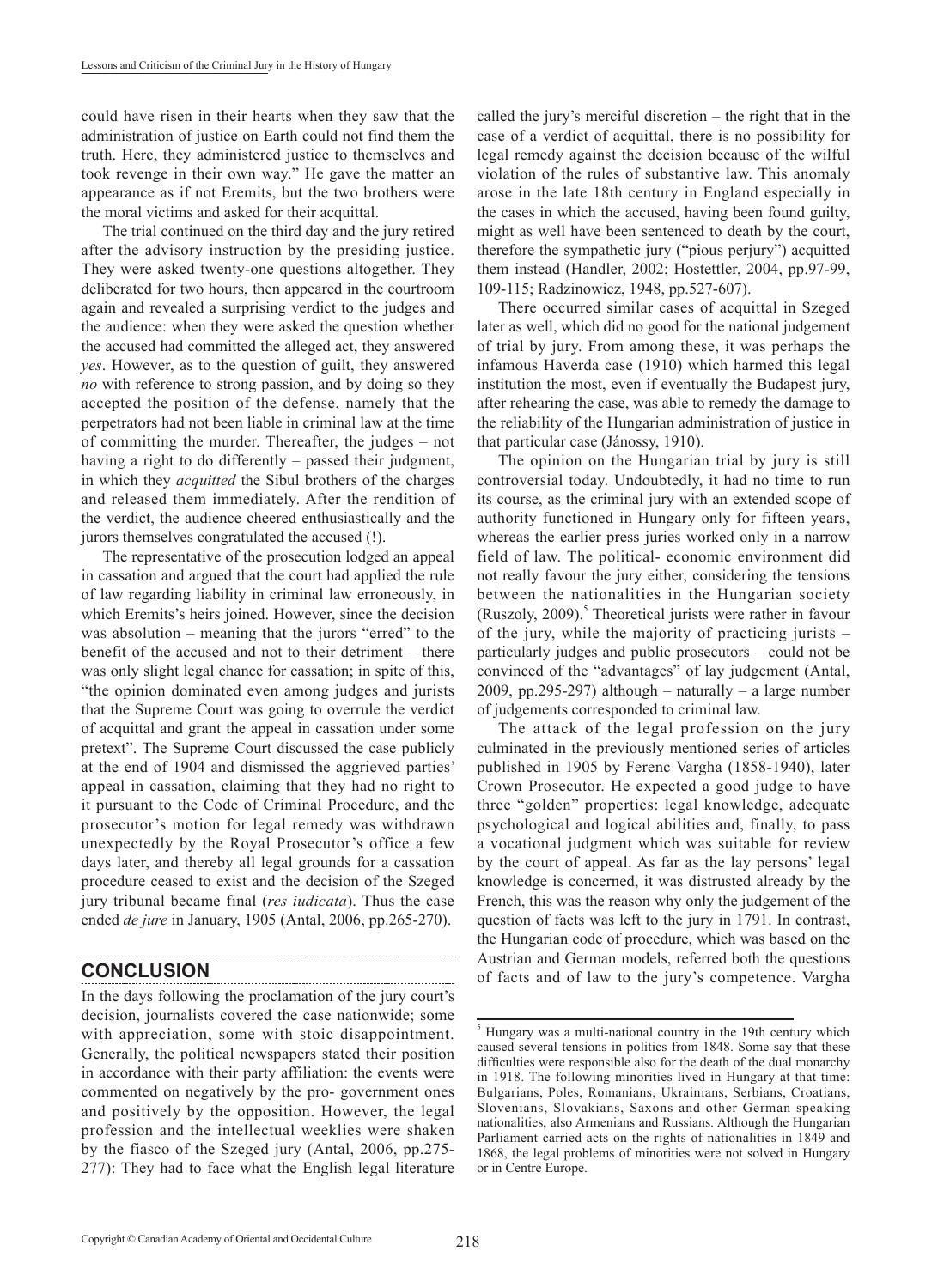demanded professionalism in judgement, too, in contrast with those who considered this "perilous". When he was asked the question whether trial by jury had improved the administration of justice, his answer was a definite "no". In his view, expertise at law and professionalism are the *sine qua non* of a judge's character, whereas jurors did not have real responsibility for their decision because there was no official reason for the verdict.

He demonstrated the superiority of professional courts by analyzing the psychology of passing a judgement. During the procedure of evidence, key elements in making a decision are attention, recollection and the logical processing of the recollected material, the external form of appearance of which is: the decision of the court. A trained judge passes the judgement by collating and weighing the evidence, and this process of his can be checked in the reasoning, which the judge words *a posterior*. Jurors, however, are characterized by greater "suggestibility", and each new impression imparts a different color to their sentiments, thereby continuously changing their frame of mind. He did not consider the verdict of a juror with a balanced, "more energetic" disposition more valuable than the verdict of a "capricious, changeable lay judge" either, because in the end he also decided on the basis of sentiments. This was also professed by the doctrine of the irradiation of intellectual sentiments, which propagated the preponderance of the dominant impression in the process of perception – instead of the words of law. As opposed to this, Vargha looked upon the "stereotyped" thinking of professional judges as the safest guarantee for finding the truth. He warned: even though the jury was democratic in composition, it was aristocratic in sentiments; the counsel for the defense could have a great effect on lay persons with a persuasive speech, which was coupled with the influence arising from personal contacts and the press.

Ferenc Vargha reached the conclusion that lay persons should not be entrusted with the task to decide about questions of law, but at the same time he did not really consider them suitable to resolve questions of fact, either (Vargha, 1905; Finkey, 2000, pp.188-189).

Jenő Heimann (1881-1940) also held the view that Hungary was not mature enough for extending the trial by jury. Analysing the verdict of acquittal in Szeged, he pointed out that "the juror is not a judge, but a man who, as such, looks upon the accused as a suffering fellowman and is involuntarily inclined to acquit him/her". He agreed that the jurors were guided in making their decision by subjective moments, which excluded a fair, impartial verdict. He sighed painfully, "if Dezső Szilágyi could have lived to see a few years of statistics and could have seen how the most evil criminals were acquitted by the jury indiscriminately, he would have cried out  $-1$  say  $-$ : This is not what I wanted, not this" (Heimann, 1904).

Hardly anyone opposed trial by jury with more wit than Izidor Baumgarten (1850-1914). Starting from Jean Jacques Rousseau's doctrines, he identified the reasons for the introduction of the jury as giving preference to total ignorance and inexperience over the "schematic thinking" associated with every profession. In the age of Enlightenment, the false premise was that nature endowed the jurors with an "instinct for truth". In the philosophical language of that age, the juror was the suffering, feeling and speaking instrument of criminal law, and his verdict was "the speech arising voluntarily from nature". <sup>6</sup> In fact, however, the members of the jury "want to play human instruments although they do not have the slightest idea of the rules of the functioning of human spirit, and they believe that a short description of the technique of art is worth as much as the masterful skill acquired through years of hard work learning how to play the instrument. [...] Art – Baumgarten continued – is nothing else but nature in the sentiment of a temperament, [...] [whereas] judgment is an event on the scales of intellect." For this, reason must overcome sentiments. However, he held the legislator responsible for the mistakes, since the Hungarian procedure was of such nature that the juror could not always keep his oath – or the law – in it (Baumgarten, 1905, pp.14-18; Finkey, 2000, pp.182-183).

The problems mentioned weighed heavily on the judicial system until the First World War. A strange turn of history is that eventually the amendment of the Code of Criminal Procedure in the year of 1914 would have allowed cassation (the annulment of the verdict) by the Hungarian Supreme Court regarding verdicts of acquittal by the jury, too, if the jury erred in the "merits of the case" (Act XIII of 1914). Following the French model, the deliberation of the jury would have been chaired by the presiding judge personally, who earlier could not even enter the lay men's room where the jurors retired. The methodology of constructing questions to be asked was also refined. We cannot say whether or not this would have brought a satisfactory solution, because – as already mentioned – this form of judgment ceased almost everywhere the same year following the declaration of the state of war in Hungary. Although the question of reactivation arose in the autumn of 1918 and 1919, the government further postponed giving a concrete answer – permanently.

#### **REFERENCES**

Antal, T. (2006). *Törvénykezési reformok Magyarországon (1890–1900): Ítélőtáblák, bírói jogviszony, esküdtszék* [Jurisdictional Reforms in Hungary: Appeal Courts, Judges, Juries] = Dél-alföldi évszázadok 23; Szeged.

<sup>&</sup>lt;sup>6</sup> It refers to the fact that it was given a kind of priority to the lay men's inexperience and non-competence instead of the trained knowledge and practise of official judges' stereotype legal thinking, determined by the professional experiences and the paragraphs of the law, by the French philosophical streams concerning to the natural "society contracts" in the  $18<sup>th</sup>$  century.